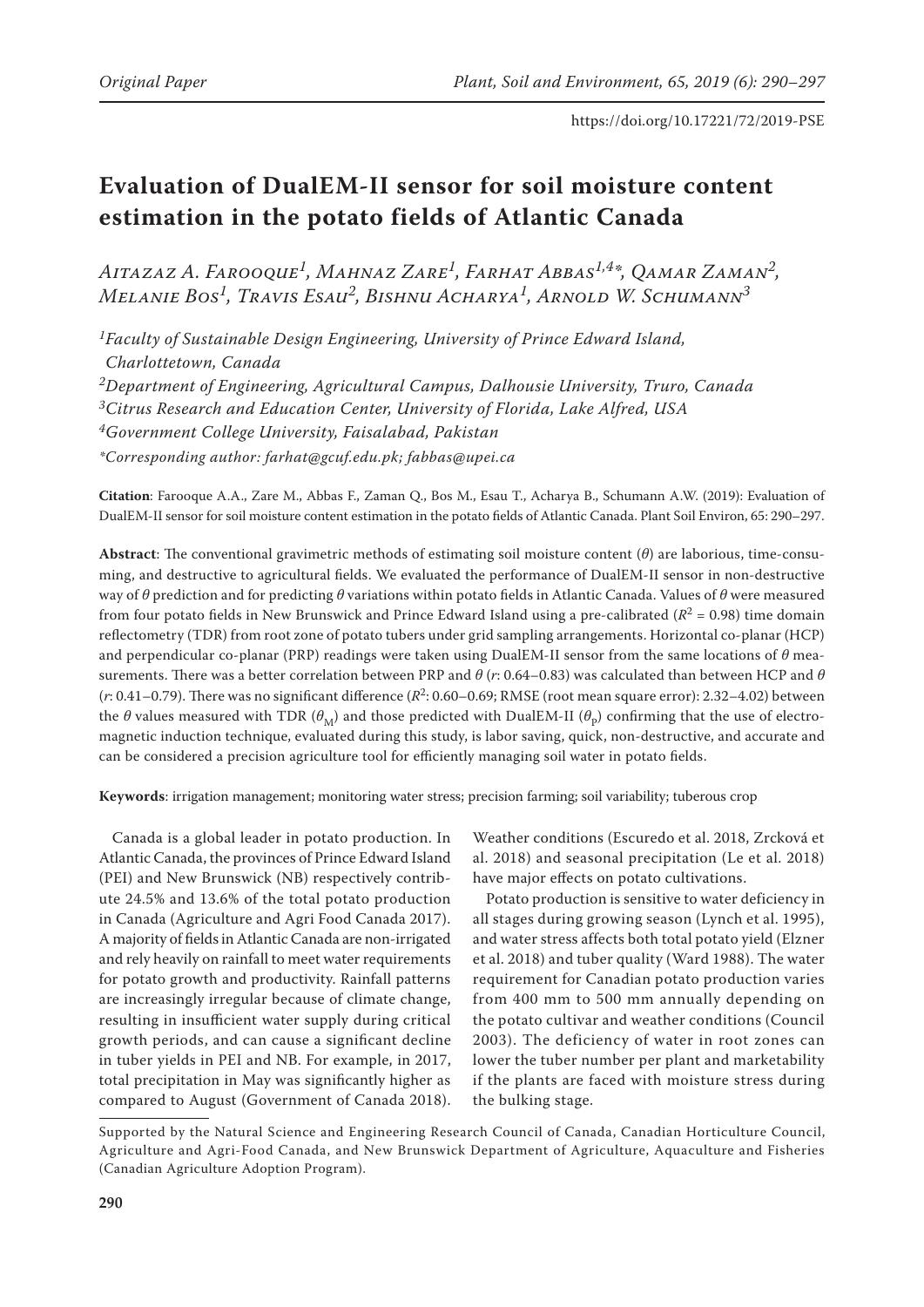Conventional technologies for soil moisture content (*θ*) determination including time domain reflectometry (TDR) are invasive, time consuming, and provide local information only. Spatial geo-referenced mapping of *θ* can provide rapid information over large areas to facilitate decision making related to irrigation scheduling (Terry et al. 2018). A number of studies have been conducted to evaluate the relationships between electromagnetic inductions readings  $(EC_{a})$ calculated from HCP (horizonal coplanar geometry) and PRP (perpendicular/vertical coplanar geometry)) and soil properties for vineyards (Rodríguez-Pérez et al. 2011), soybean and corn (Singh et al. 2016), wild blueberries (Farooque et al. 2012) and in other scenarios (Kachanoski et al. 1988). However, very limited research has been conducted to assess the prediction accuracy of the DualEM-II sensor to estimate *θ* in root zone depth for potato production in Atlantic Canada. The use of electromagnetic techniques as a research tool (Huang et al. 2017) to measure and monitor *θ* and for the purpose of precision irrigation (Sadler et al. 2005) has numerous advantages over the previously used techniques including neutron (Kodikara et al. 2013), capacitance-probes (Fares and Alva 2000), time-domain reflectometry (Wraith et al. 2005) and wireless soil moisture sensor networks (Bogena et al. 2010, Martini et al. 2015).

The above mentioned use of technology in measurement of *θ*, uneven precipitation patterns in Atlantic Canada as a result of climate change, and an increasing public demand for sustainable agriculture practices in PEI and NB emphasize the need to manage water in agricultural fields in an optimal way that considers variations in soil, *θ*, and the crop properties. Therefore, the objective of this study was to evaluate the performance of DualEM-II sensor in nondestructive way of *θ* prediction and for predicting *θ* variations within potato fields in Atlantic Canada, since the commonly practiced gravimetric method

for estimating *θ* is laborious, time-consuming, and destructive for use in field-scale.

#### **MATERIAL AND METHODS**

**Site selection and sampling strategy**. Four potato fields in Atlantic Canada were selected to collect DualEM-II sensor (DUALEM Inc., Milton, Canada) and time domain reflectometry (Spectrum Technologies, Inc, Plainfield, USA) data. The fields included two in New Brunswick (Field 1: Grand Falls 47.100965°N, 67.777873°W and Field 2: Riverveiw 46.384169°N, 67.7226°W) and two in Prince Edward Island (Field 3: Souris 46.3550°N, 62.2518°W and Field 4: O'Leary (46.7071°N, 64.2269°W). All the fields had sandy loam soil (Orthic Humo-Ferric Podzol) and were under conventional management practices for potato production over the past 9–10 years. Major soil and land properties of these fields are given in Table 1. The field layout and geographic location of the selected sites are presented in Figure 1. A grid pattern of sampling  $(25 \times 25 \text{ m}; n = 40)$  was established at each experimental site to collect DualEM-II and TDR data.

In DualEM-II sensor, two coil array geometries, HCP and PRP, are integrated, which use a common transmitter coil oriented with a vertical dipole. The HCP array has a horizontal dipole receiver coil and the PRP array has a vertical dipole receiver coil. The two array geometries used in DualEM-II sensor differ in their penetration depths. The response attained from HCP and PRP are cumulative responses based on approximations of Wait's (1962) equations. Low induction numbers are valid for low conductivity values as present in potato fields (McNeill 1980, Callegary et al. 2007). HCP and PRP readings were obtained using the DualEM-II manually by placing the instrument on the ground parallel to the rows and by ensuring to avoid any metallic objects. Five HCP and PRP

Table 1. Area, average values of soil cation exchange capacity (CEC), soil pH, soil organic carbon, and ranges of field elevation as well as slope experimental Fields 1 and 2 in New Brunswick (NB) and Fields 2 and 3 in Prince Edward Island (PEI)

| Field               |     | Area              | <b>CEC</b>   |              | Organic       | Elevation (m a.s.l.) |              | Slope (deg.) |              |
|---------------------|-----|-------------------|--------------|--------------|---------------|----------------------|--------------|--------------|--------------|
|                     |     | (m <sup>2</sup> ) | (mmol/100 g) | pH           | carbon $(\%)$ | min                  | max          | min          | max          |
| $\overline{2}$      | NB  | 31 970<br>33 754  | 9.72<br>9.95 | 6.00<br>5.81 | 2.00<br>2.19  | 232<br>136           | 237<br>143   | 0.10<br>0.10 | 4.88<br>4.86 |
| 3<br>$\overline{4}$ | PEI | 18 661<br>30 652  | 6.80<br>4.10 | 5.73<br>5.99 | 1.29<br>0.97  | 1.34<br>31.5         | 5.04<br>35.5 | 0.40<br>0.60 | 5.80<br>5.02 |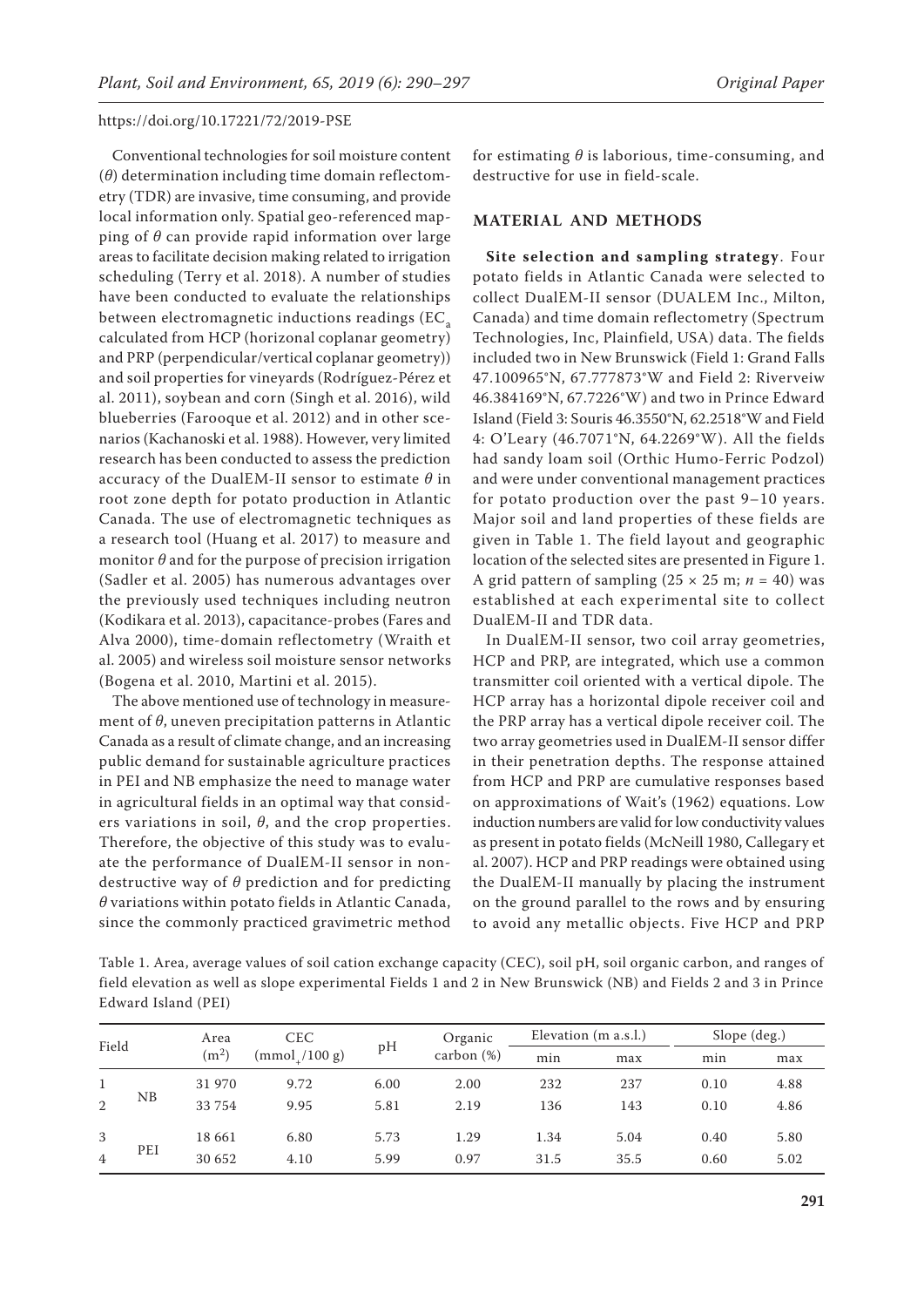

Figure 1. Layout of the selected potato fields: Fields 1 and 2 in New Brunswick, and Fields 3 and 4 in Prince Edward Island for sampling of soil moisture data

readings were obtained at each location by manually moving the DualEM-II to random positions within a 2 m radius of each location. Technical description and specifications of DualEM-II used in this study of DualEM-II sensor include (i) operating frequency  $= 9$  kHz; (ii) power supply of 3 W from 12 ( $\pm$  3) V DC through AC-micro connector; (iii) instrument diameter =  $0.089$  m; (iv) instrument length =  $2.41$  m; (v) instrument weight =  $8 \text{ kg}$ , and (vi) conductivity range up to 3000 mS/m.

The HCP and PRP readings were recorded using the DualEM-II instrument at each sampling location shown in Figure 1. Since, the DualEM-II sensor measures the conductivity of soil for 3 m deep soil layer, this response was approximated for 15 cm depth using the equation provided by the manufacturer (DualEM Inc., Milton, Canada). The purpose of this conversion was to match the *θ* values recorded from TDR probes with the predicted *θ* using DualEM-II sensor.

The ground conductivity surveys were conducted in each field to establish an appropriate grid size to facilitate *θ* and geo-referenced electromagnetic induction sampling. The geo-statistical analysis of the

DualEM-II sensor data were plotted as semi-variograms. Various models of semivariogram (Gaussian, exponential, linear, and spherical) were used to best fit the collected data. The highest coefficients of determination  $(R^2)$  and minimum residual sum of squares (RSS) were the criteria to select the best-fitted model. Kerry and Oliver (2003) suggested that one third or half of the range of influence from semivariogram could be used to establish a grid pattern sampling. Based on the range of variability, a grid size was selected at each monitoring site. The coordinates for each sampling point and field boundary in each field were recorded using a real-time kinematics global positioning (RTK-GPS) system.

Readings of *θ* were recorded in each grid within selected fields to ensure precise measurement of *θ* using a pre-calibrated FieldScout TDR-300 sensor  $(R^2 = 0.98$ ; (root mean square error) 0.6%) to record five replicates of *θ* at 15 cm below the soil surface within the radius of 1 m of each grid point in each field. The TDR probe was inserted on the top of ridges during samplings 1 and 2 when tubers were not established and in the side of the ridges to avoid hitting tubers

Table 2. Values of coefficient correlation (*r*) between horizontal, vertical coplanar geometries (PRP and HCP) and soil moisture content (*θ*) measured with DualEM-II in the four selected fields of the provinces of New Brunswick (NB) and Prince Edward Island (PEI)

|                           |                    |                    |                    |                    |                      |                      | 4                  |                    |
|---------------------------|--------------------|--------------------|--------------------|--------------------|----------------------|----------------------|--------------------|--------------------|
| Sampling                  | PRP                | <b>HCP</b>         | PRP                | <b>HCP</b>         | PRP                  | <b>HCP</b>           | PRP                | <b>HCP</b>         |
| Field 1<br>NΒ<br>Field 2  | $0.75*$<br>$0.73*$ | $0.79*$<br>$0.60*$ | $0.67*$<br>$0.83*$ | $0.66*$<br>$0.64*$ | $0.62*$<br>$0.74*$   | $0.42**$<br>$0.42**$ | $0.81*$<br>$0.79*$ | $0.75*$<br>$0.62*$ |
| Field 3<br>PEI<br>Field 4 | $0.75*$<br>$0.64*$ | $0.79*$<br>$0.66*$ | $0.78*$<br>$0.78*$ | $0.77*$<br>$0.75*$ | $0.78***$<br>$0.76*$ | $0.78*$<br>$0.68*$   | $0.78*$<br>$0.73*$ | $0.78*$<br>$0.41*$ |

\**P* = 0; 0.01 < \*\**P* ≤ 0.05; 0.001 ≤ \*\*\**P* ≤ 0.01; PRP – perpendicular co-planar; HCP – horizontal co-planar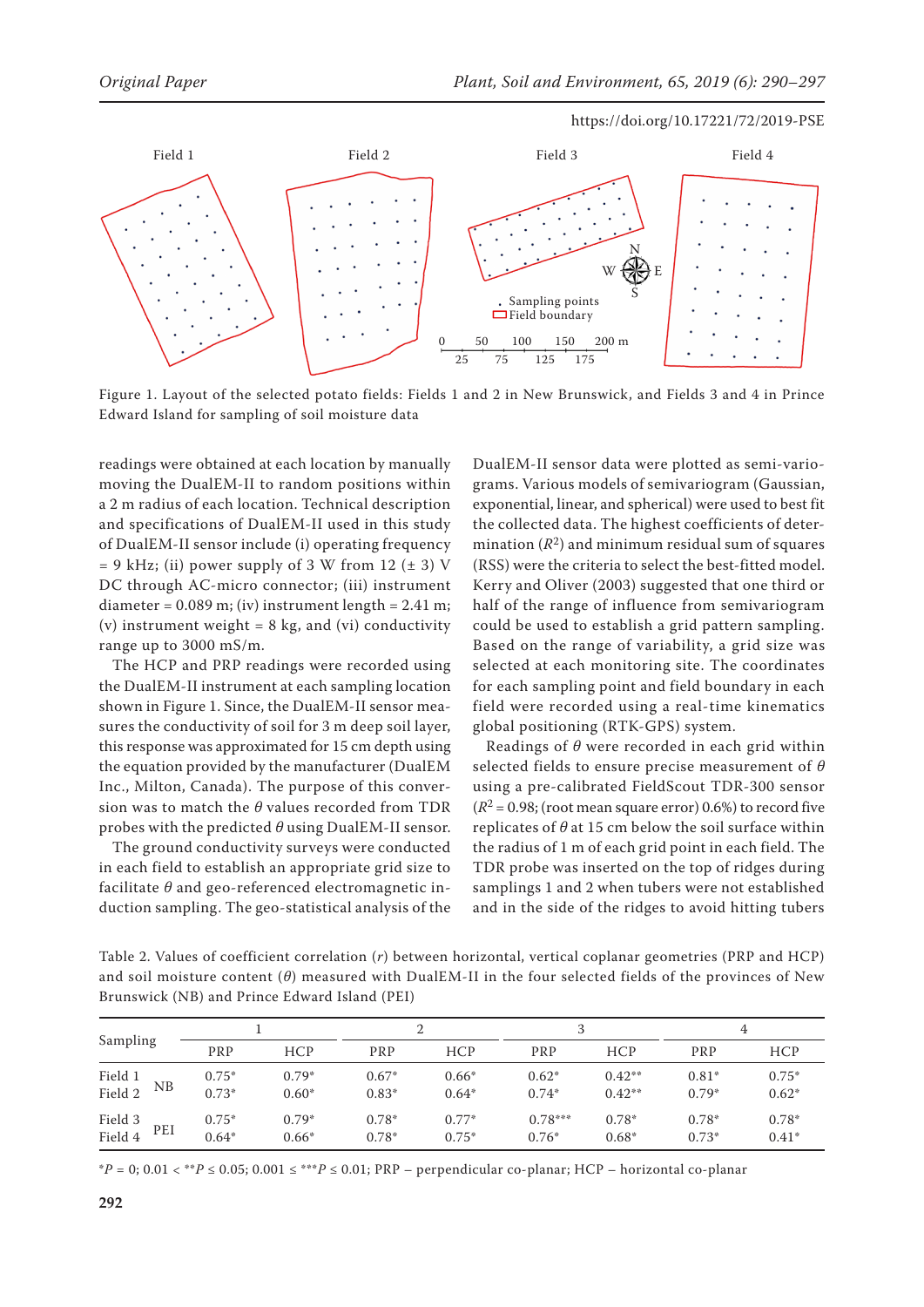during Samplings 3 and 4. The collected data were used to develop calibrations and validations.

The location of sampling points was recorded using an RTK-GPS (Gatineau, Canada) for geo-referencing purposes. The *θ*, HCP and PRP readings were collected four times over the growing season of 2017 (sampling 1 was during the potato plantation in middle of May; sampling 2 was conducted during middle of July (at the stage of 60 days after plantation); sampling 3 was taken up during the early August (at the stage of 80 days after plantation); and sampling 4 was in late August (at the stage of 100 days after plantation) at each sampling location. The period from May through August in Atlantic Canada is generally mild summer. The same was true during this study year. The data were collected in cloud-free days during 10:00 am and 2:00 pm when the days were bright and clear in all study sites with no hill shades on the fields.

**Statistical analysis**. Statistical analysis of collected data was performed using Minitab 17 (Minitab Inc., State College, USA) statistical software. Summary statistics were made to determine standard deviation (SC) and coefficient of variation (*CV*) for the measured values of HCP, PRP, and *θ*. Regression analysis was performed to develop calibrations for predicting *θ* from DualEM-II sensor data. Linear and quadratic models of regression were evaluated to find the best fitted model to predict *θ*. The performance of these models was verified through the coefficient of correlation (*r*), coefficient of determination (*R*2) and root mean square error. The actual and predicted *θ* were regressed to evaluate the prediction potential of the DualEM-II sensor.

## **RESULTS AND DISCUSSION**

**Relationship between soil moisture content and co-planar values**. Results of the correlation matrix revealed that the HCP and PRP were significantly correlated with *θ* (Table 2). Generally, the HCP was found to be correlated better with *θ* than PRP for selected sites. Nonetheless a pattern of correlation was similar for all four sampling, a better correlation between PRP and  $\theta$  ( $r$ : 0.64–0.83) was calculated than between HCP and  $\theta$  ( $r$ : 0.41–0.79).

Lower *θ* were observed during these sampling periods when compared with earlier samplings (Table 3). Field 3 was found to have a consistently higher correlation for all four sampling events. Mean *θ* in this field was slightly lower when compared to other fields (Table 3), likely due to different soil texture, structure,

Table 3. Summary statistics of horizontal coplanar geometry (HCP, mS/m), perpendicular coplanar geometry (PRP, mS/m), and soil moisture content (*θ*, %) for experimental Fields 1 and 2 in New Brunswick and Fields 2 and 3 in Prince Edward Island

|   |                | Field Sampling Parameter Min. |       | Max. | Standard  | S.V    |
|---|----------------|-------------------------------|-------|------|-----------|--------|
|   |                |                               |       |      | deviation | $(\%)$ |
|   |                | HCP                           | 1.78  | 7.04 | 4.41      | 1.26   |
|   | $\,1\,$        | PRP                           | 3.14  | 8.48 | 5.31      | 1.28   |
|   |                | θ                             | 16.0  | 30.4 | 23.9      | 2.76   |
|   |                | HCP                           | 4.10  | 10.9 | 7.26      | 1.60   |
|   | $\overline{c}$ | PRP                           | 5.10  | 13.0 | 8.44      | 4.37   |
| 1 |                | $\theta$                      | 10.3  | 28.9 | 18.9      | 4.37   |
|   |                | HCP                           | 1.90  | 15.3 | 6.96      | 3.53   |
|   | 3              | PRP                           | 1.32  | 9.22 | 4.30      | 1.66   |
|   |                | $\theta$                      | 11.1  | 33.4 | 20.2      | 5.93   |
|   |                | <b>HCP</b>                    | 2.74  | 10.5 | 5.67      | 1.88   |
|   | $\overline{4}$ | PRP                           | 1.99  | 9.24 | 4.84      | 1.75   |
|   |                | $\theta$                      | 7.94  | 24.4 | 13.5      | 4.00   |
|   |                | <b>HCP</b>                    | 3.80  | 6.48 | 5.05      | 0.65   |
|   | $\,1\,$        | PRP                           | 3.40  | 6.90 | 4.81      | 0.83   |
|   |                | $\theta$                      | 11.0  | 41.6 | 20.2      | 7.03   |
|   |                | HCP                           | 3.80  | 9.84 | 6.16      | 1.66   |
|   | $\overline{c}$ | PRP                           | 2.70  | 10.6 | 5.38      | 2.22   |
| 2 |                | $\theta$                      | 10.2  | 38.7 | 20.4      | 7.35   |
|   |                | <b>HCP</b>                    | 4.30  | 9.82 | 6.86      | 1.17   |
|   | 3              | PRP                           | 6.46  | 12.2 | 8.30      | 1.22   |
|   |                | θ                             | 10.64 | 32.3 | 19.2      | 4.91   |
|   |                | HCP                           | 3.04  | 7.46 | 5.32      | 1.03   |
|   | $\overline{4}$ | PRP                           | 1.40  | 6.56 | 4.35      | 1.09   |
|   |                | θ                             | 7.00  | 19.0 | 12.4      | 3.58   |
|   | $\,1$          | HCP                           | 3.94  | 13.1 | 8.65      | 2.45   |
|   |                | PRP                           | 2.68  | 11.2 | 7.10      | 2.08   |
|   |                | θ                             | 11.0  | 25.9 | 18.7      | 4.44   |
|   |                | HCP                           | 2.43  | 11.6 | 7.15      | 2.44   |
|   | $\overline{c}$ | PRP                           | 1.05  | 9.55 | 5.42      | 2.01   |
| 3 |                | θ                             | 7.11  | 21.8 | 14.6      | 4.30   |
|   |                | HCP                           | 3.12  | 11.6 | 7.47      | 2.37   |
|   | 3              | PRP                           | 1.81  | 9.58 | 5.45      | 1.84   |
|   |                | θ                             | 3.11  | 18.5 | 10.6      | 4.32   |
|   |                | <b>HCP</b>                    | 1.51  | 10.7 | 5.93      | 2.45   |
|   | 4              | PRP                           | 1.09  | 8.86 | 4.77      | 1.91   |
|   |                | $\theta$                      | 3.90  | 18.6 | 11.4      | 4.29   |
|   |                | <b>HCP</b>                    | 4.83  | 11.5 | 7.69      | 1.84   |
|   | $\,1$          | PRP                           | 3.53  | 8.55 | 5.56      | 1.18   |
|   |                | $\theta$                      | 12.5  | 26.9 | 20.1      | 3.94   |
|   |                | <b>HCP</b>                    | 4.70  | 11.6 | 7.73      | 1.83   |
|   | $\overline{c}$ | PRP                           | 3.20  | 9.20 | 6.41      | 1.73   |
| 4 |                | $\theta$                      | 9.30  | 24.3 | 16.5      | 3.93   |
|   |                | <b>HCP</b>                    | 3.42  | 9.78 | 6.99      | 1.75   |
|   | 3              | PRP                           | 2.50  | 8.08 | 5.67      | 1.35   |
|   |                | $\theta$                      | 6.30  | 18.4 | 12.1      | 3.32   |
|   |                | <b>HCP</b>                    | 3.70  | 8.60 | 6.42      | 1.38   |
|   | 4              | PRP                           | 2.82  | 6.82 | 4.57      | 0.92   |
|   |                | θ                             | 5.14  | 18.6 | 11.1      | 4.13   |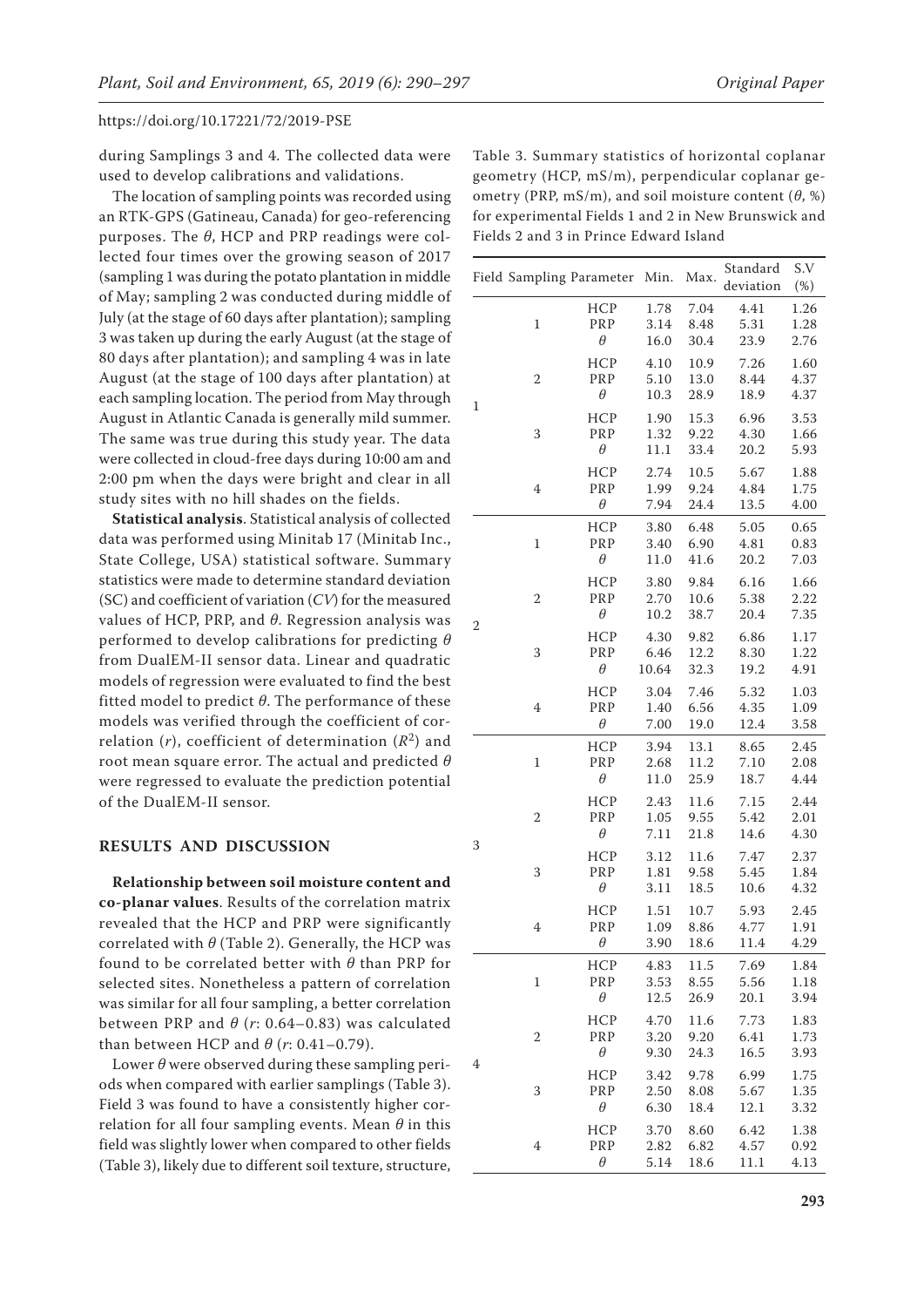and organic matter levels. The coefficient of variation (*CV*) revealed that the HCP, PRP, and *θ* were moderate to highly variable within selected fields (Table 3). Summary statistics reported higher *θ* values for samplings 1 and 2 when compared with 3 and 4 for monitoring sites (Table 3). Higher *θ* in samplings 1 and 3 were supported by the precipitation data, indicating lower rainfall in the later months of July and August.

Other researchers have evaluated the relationships between electromagnetic induction readings and *θ* for different crops, and reported varying results (Sudduth et al. 2005, Rodríguez-Pérez et al. 2011, Farooque et al. 2012). They also showed prediction fluctuations within selected fields for different crops. Farooque et al. (2012) found a positive relationship between HCP/ PRP and volumetric *θ* in soil at the root zone of wild blueberry crops. Rodríguez-Pérez et al. (2011) evaluated the relationship between sensor based ground conductivity and volumetric *θ* showing fluctuating *r* at different sampling depths. Sudduth et al. (2005) reported that the relationship between  $EC_{a}$  and  $\theta$  was variable between different states in the USA. Some of the states showed significant correlations, while others showed non-significant correlations, which might be due to different soil types and climatic variations 40 within the states of USA. Overall, HCP was significantly

correlated with *θ* within selected fields, indicating significant prediction potential using DualEM-II sensors in a non-destructive and rapid fashion.

Linear regression models between *θ* and HCP were computed for each field and the best-fitted models are presented in Figure 3. Results showed significant correlations between HCP and *θ* with *R*<sup>2</sup> ranging from 0.60 to 0.69 (Figure 3). These results agree with the correlation coefficients (Table 2). The range of *R*2 between HCP and *θ* coincided with the findings of other studies (Sudduth et al. 2005, Rodríguez-Pérez et al. 2011). Sudduth et al. (2005) considered  $R^2$  < 0.40 of low accuracy and  $R^2 \ge 0.55$ of reasonable accuracy. Regression between *θ* and HCP were of reasonable accuracy for samplings 1 and 4 in Field 1, samplings 2, 3, and 4 in Field 2, all samplings in Field 3, and samplings 2 and 3 in Field 4 (Figure 3). Results of the correlation matrix and regression analysis showed that the HCP provided better predictions than PRP, which might be due to a greater sensing depth of HCP. Schumann and Zaman (2003) suggested that the greater sensing of the HCP component (3 m) was the reason for better correlations with HCP. Results were different between sampling times and locations may be due to 40 differences in environmental conditions (Rodríguez-



Figure 3. Linear regression between horizontal coplanar geometry (HCP) and soil moisture content 0 0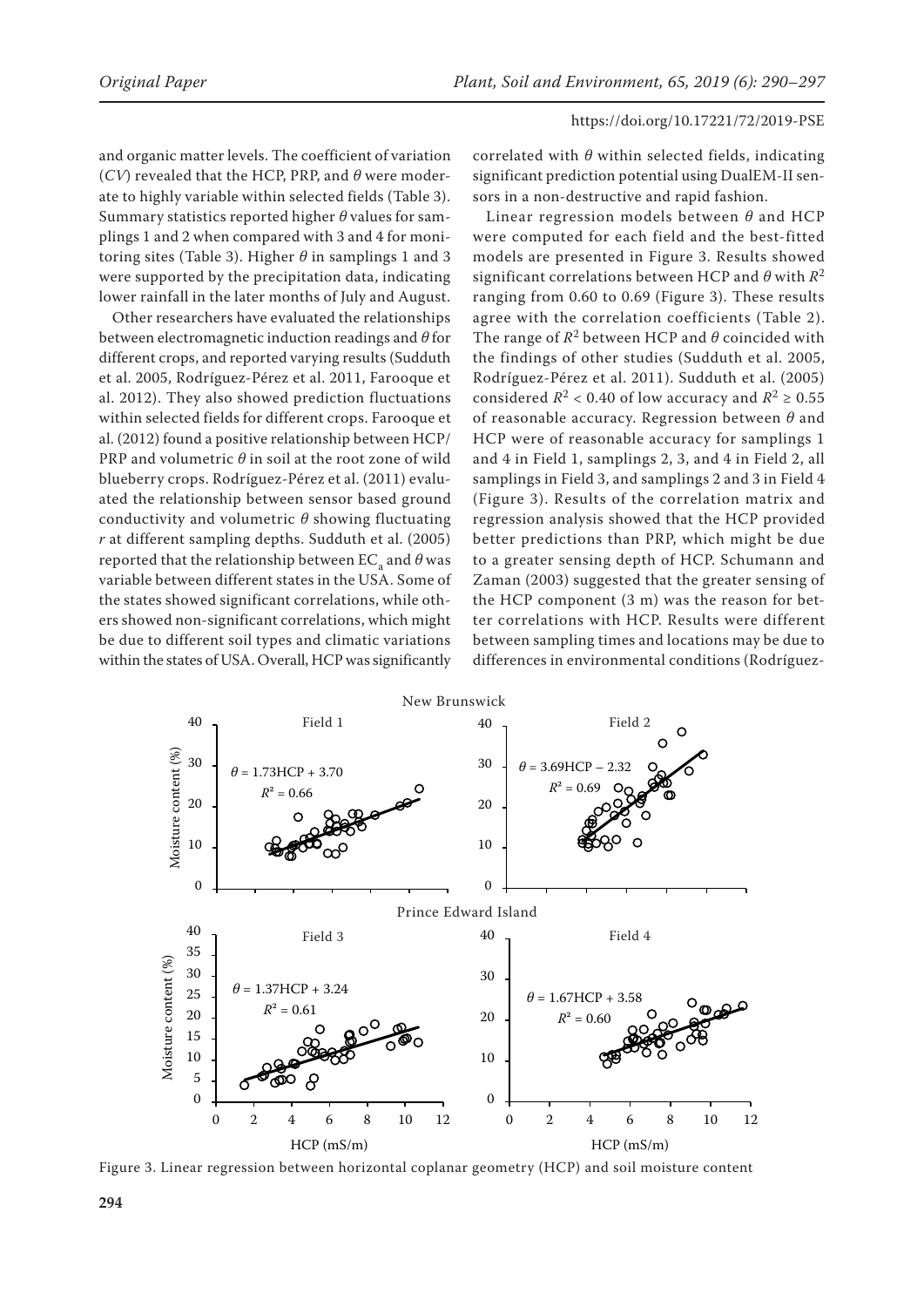Table 4. Linear regression equation between predicted  $(\theta_{\rm p})$  and measured  $(\theta_{\rm M})$  soil moisture content (%)

| Field | Relationship                                  | $R^2$ | RMSE |
|-------|-----------------------------------------------|-------|------|
| ΝB    | $\theta_p = 0.66 \theta_M + 4.65$             | 0.66  | 2.32 |
|       | $\theta_{\rm p} = 0.69 \theta_{\rm M} + 6.27$ | 0.69  | 4.02 |
| 3     | $\theta_{\rm p} = 0.61 \theta_{\rm M} + 4.45$ | 0.61  | 2.65 |
| PEI   | $\theta_{\rm p} = 0.60 \theta_{\rm M} + 6.58$ | 0.60  | 2.45 |

NB – New Brunswick; PEI – Prince Edward Island; RMSE – root mean square error

Pérez et al. 2011) between the two provinces due to geographical locations of New Brunswick, which is surrounded with mainland Canada on its northern and western sides and the Prince Edward Island is surrounded by Atlantic Ocean. Some studies found that soil temperature influences  $EC_a$  measurements (Sudduth et al. 2005, Robinson et al. 2004, McKenzie and Woods 2006). However, Sudduth et al. (2005) showed that the temperature effect did not cause significant difference in  $EC<sub>a</sub>$  regression results. Collectively, regression analysis in conjunction with correlation matrix revealed significant relationships between HCP and *θ*, indicating great potential for a DualEM-II sensor to sense variations in *θ* to facilitate irrigation scheduling for site-specific irrigation within potato fields in Atlantic Canada.

**Cross validation of regression equations across the fields**. In order to further strengthen and assess the prediction accuracy of *θ* using a DualEM-II sensor, cross validations were performed. Results of regression plots between actual and predicted *θ* showed significant correlations with *R*2 ranging from 0.60 to 0.69 within selected fields (Table 4). The RMSE ranged from 2.45% to 4.02%, suggesting significant prediction accuracy of the DualEM-II sensor. Results showed over-and-under prediction for *θ* within selected fields, which might be due to variations in precipitation, uncontrolled drainage, soil temperature, management practices, and other environmental conditions. The  $EC_a$  measurements are affected by the variation in *θ* under too wet or too dry conditions (Kitchen et al. 1999). In this study, *θ* varied between too wet and too dry during the growing season (Figure 2). This likely caused variations in sensor responses, resulting in over-and-under predictions of *θ* within the potato fields. Rhoades et al. (1989) reported that electromagnetics induction measurements are influenced by soil moisture and Kachanoski et al. (1988) suggested that *θ* might be

the main factor affecting electromagnetics induction measurements. They also reported that the relationship between electromagnetics induction and *θ* can be affected by time and location. These conclusions support the findings of this study, since these experiments were conducted in different geographic locations. Sensing *θ* under appropriate conditions (not too dry or wet) can improve prediction accuracy. Significant  $R^2$  in conjunction with lower RMSE suggested that the DualEM-II sensor can be used to estimate and map variations in *θ* to facilitate sitespecific irrigation within potato fields. Additionally, the sensed information can be used to design an optimal drainage system.

In conclusion, the performance of DualEM-II sensor, as a non-destructive technique to measure and predict *θ* was evaluated under Atlantic Canadian agricultural and environmental conditions. Four potato fields were selected for experimentation; two in New Brunswick and two in Prince Edward Island. The DualEM-II sensor-measured conductivities of horizontal as well as vertical coplanar geometries had a significant correlation with TDR-measured *θ* (*r*: 0.41–0.83). These models were used to predict *θ* that closely related with the values of *θ* measured using TDR ( $R^2$ : 0.60–0.69; RMSE: 2.32–4.02) confirm-



Figure 2. Total precipitation from May to August in 2017: (a) Fields 1 and 2 in New Brunswick, (b) Fields 3 and 4 in Prince Edward Island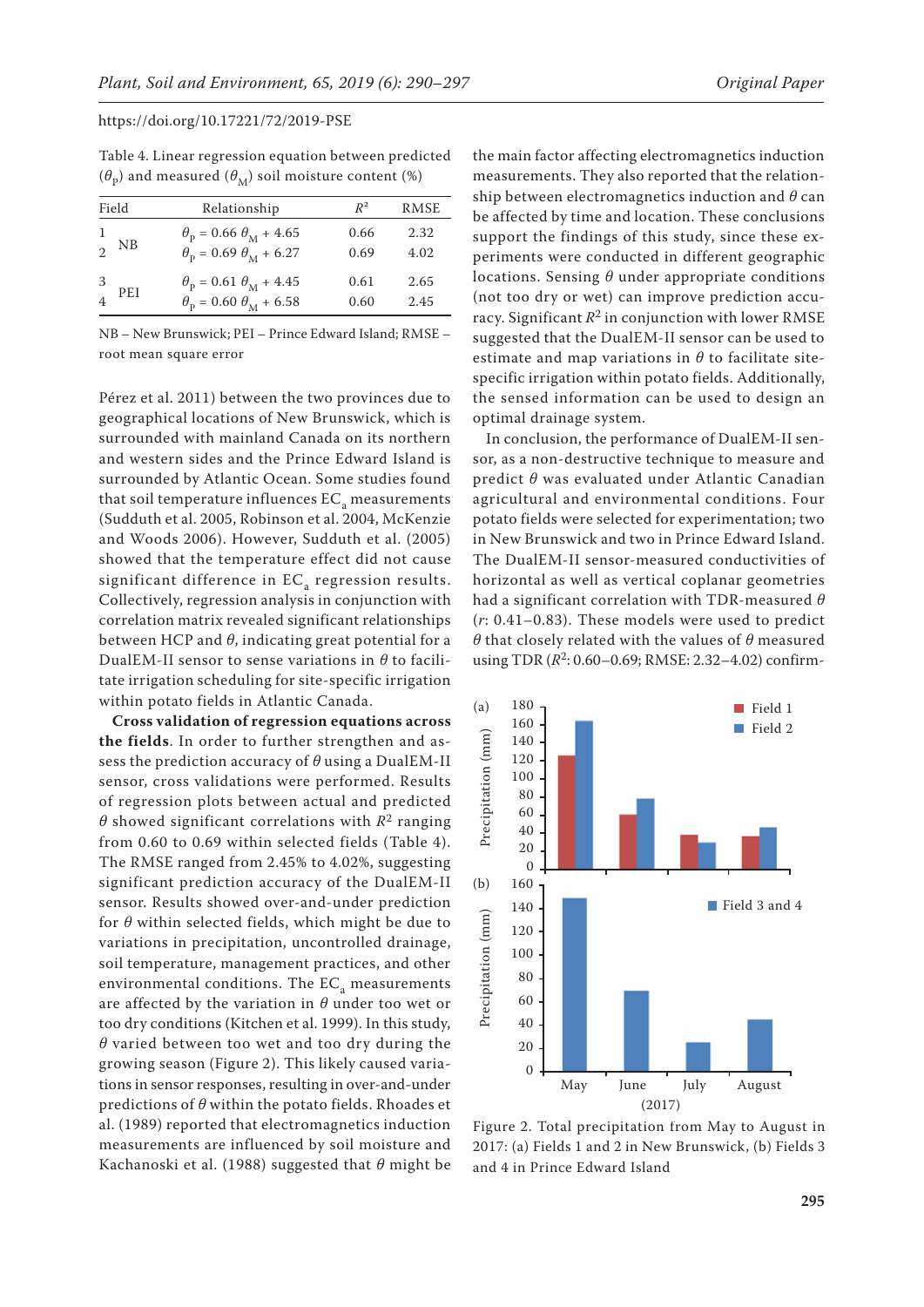

Figure 4. Representative maps of interpolated measured and predicted moisture content (MC, %) for Field 1 in New Brunswick (top) and for Field 4 in Prince Edward Island (bottom). Due to space constraint maps of Fields 2 and 3 are not presented here

ing the reliability of the electromagnetic induction technique to measure *θ*. This technique may be helpful in precision farming of potatoes in agricultural fields with highly variable *θ* and land characteristics (elevation and slope). The tested technique is advantageous over the conventional gravimetric methods of estimating *θ* that are laborious, time-consuming, and destructive to agricultural fields.

## **Acknowledgement**

We thank to Ryan Barret (Research Coordinator, Prince Edward Island Potato Board), Khalil Al-Mughrabi and Joe Brennan (New Brunswick Potato Transformation Initiative), and Precision Agriculture Team at the University of Prince Edward Island for their assistance during the experiment.